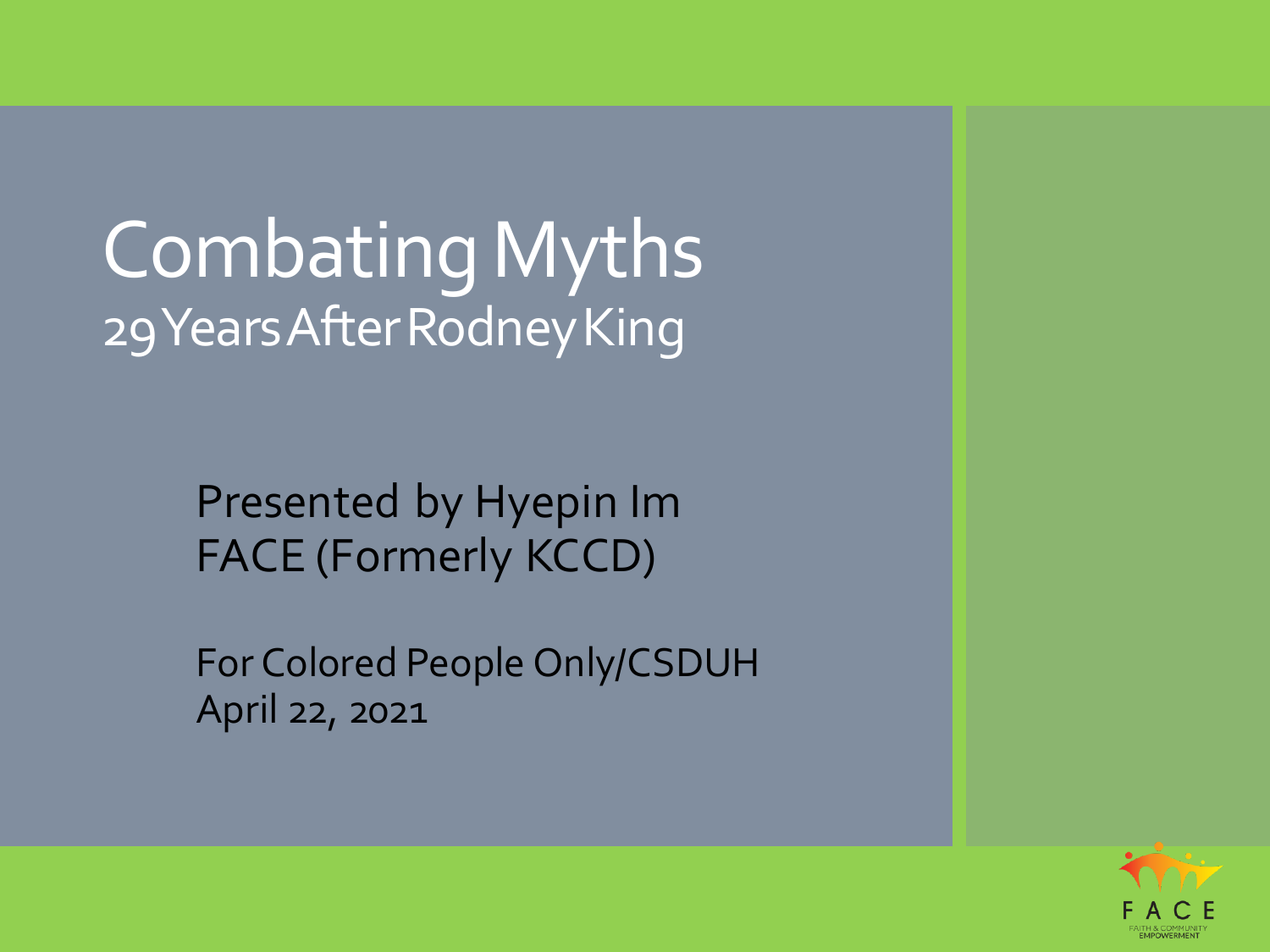#### Asians have the Highest Percentage of Population with the Highest Attained Degree, as Compared with the National Average\*\*



New data from http://www.consus.gov/hhcs/socdomo/cducation/data/cps/2000/tab11.pdf Data analysed following the method used by 80-20 initiative).

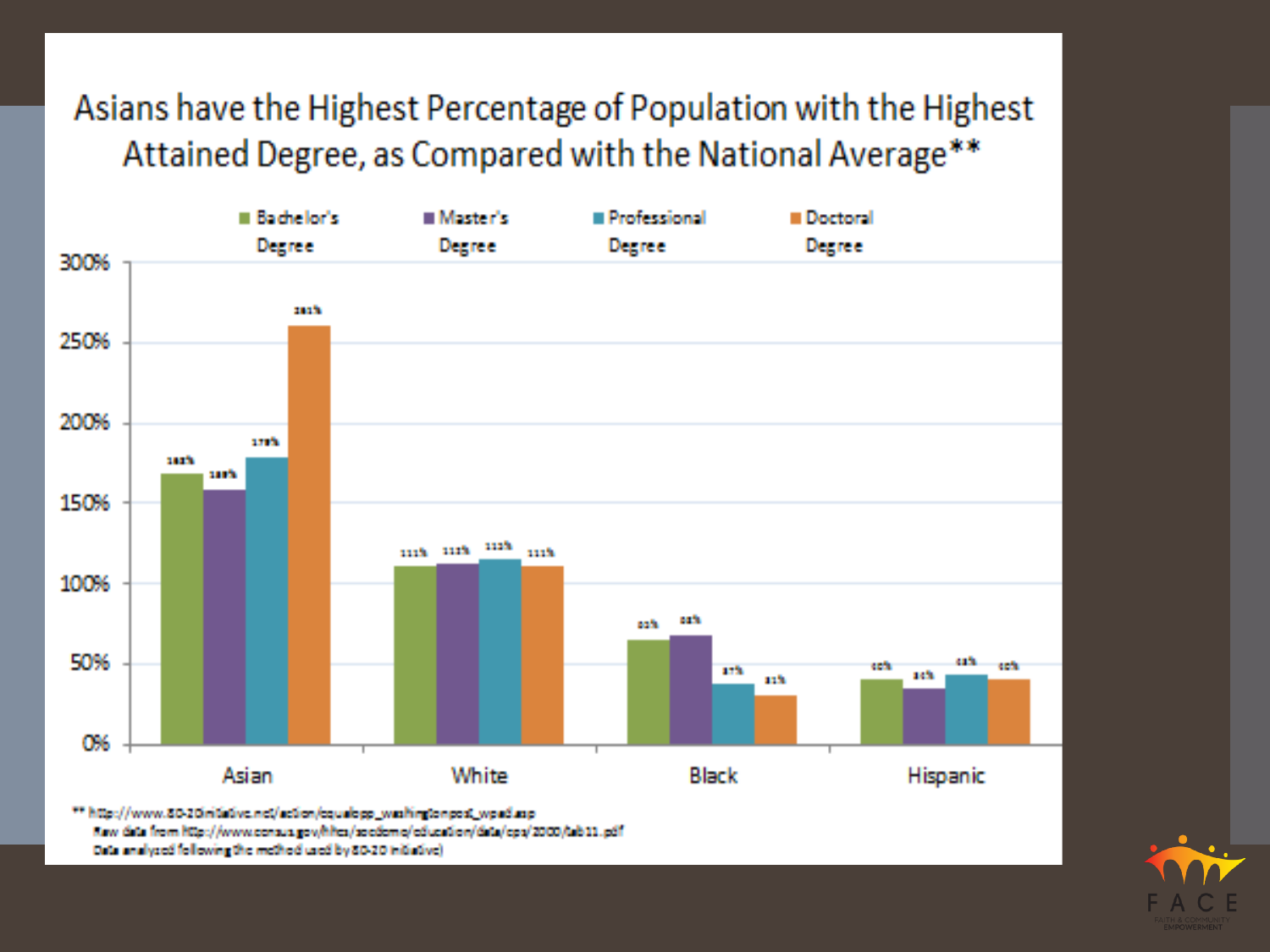Asians Have the Lowest Percentage Chance to Rise to Management Level, as Compared by the National Average\*





\* http://www.80-20initiative.net/nows/preselect2008\_attachmentA.asp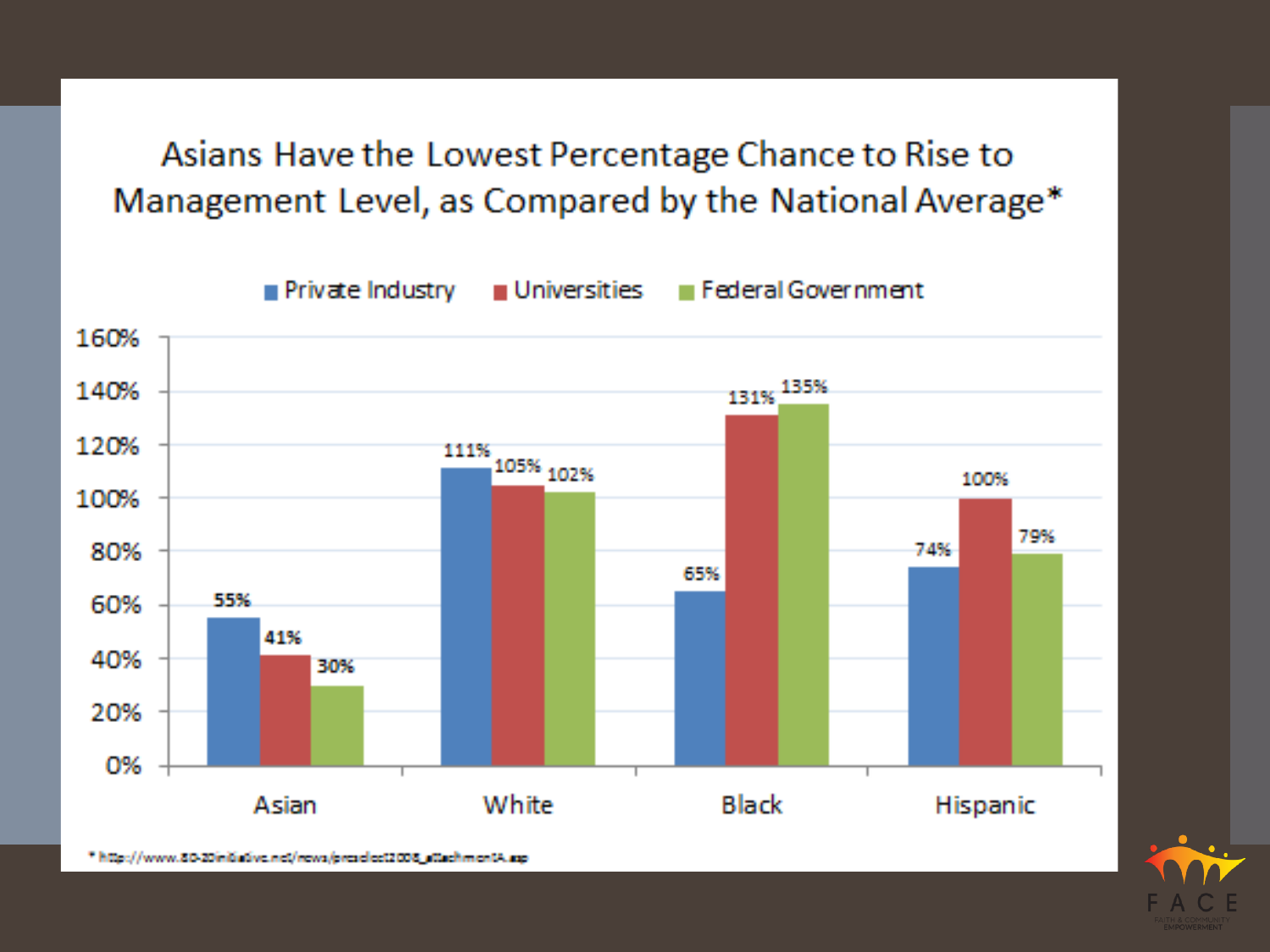Myths about Asian Store **Owners** 



 Received special government loans only available to Asians to purchase businesses (sacrifice, highly leveraged, under-resourced)

 Make a lot of money on the backs of the community (low income, low assets, 16 hour days, 7days, no holidays or vacation)

 Target certain communities to exploit when purchasing business (default, dangerous)

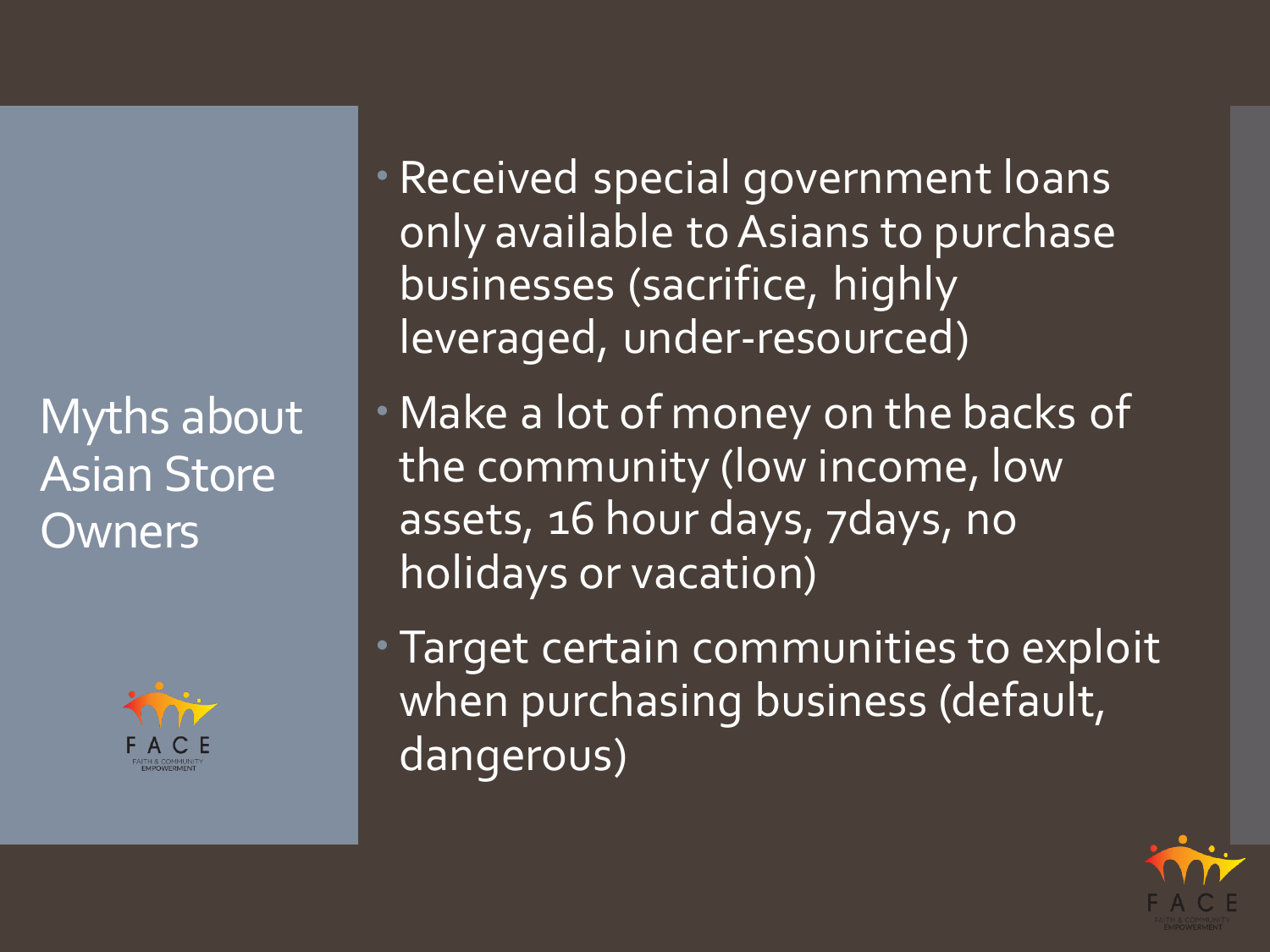Myths about Asian Store **Owners** 



Are outsiders, not part of the community or stakeholders (stay longer than average resident)

 Rude/Racist (long hours, fatigued, vulnerable, lack of training)

Gun toting

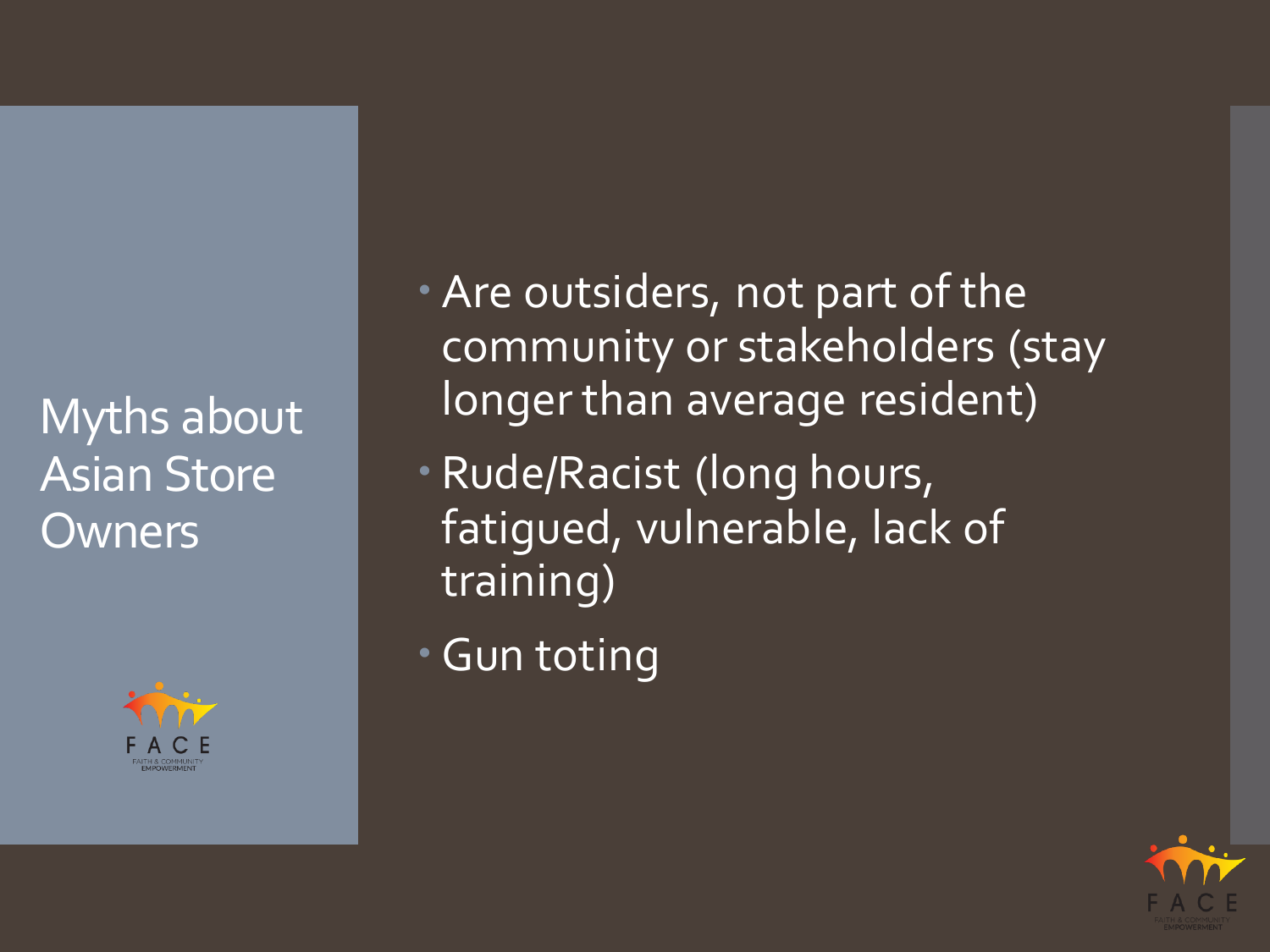Asians - Most Victimized of Violent Crimes Outside their Race



- % Violent Crime Victims perpetrated by outside their own ethnicity
- Against Asians 76%
- Against Latinos 55%
- Against White 38%
- Against Black -36%

\*Black on Asian Crime Statistics (financegeek.org)

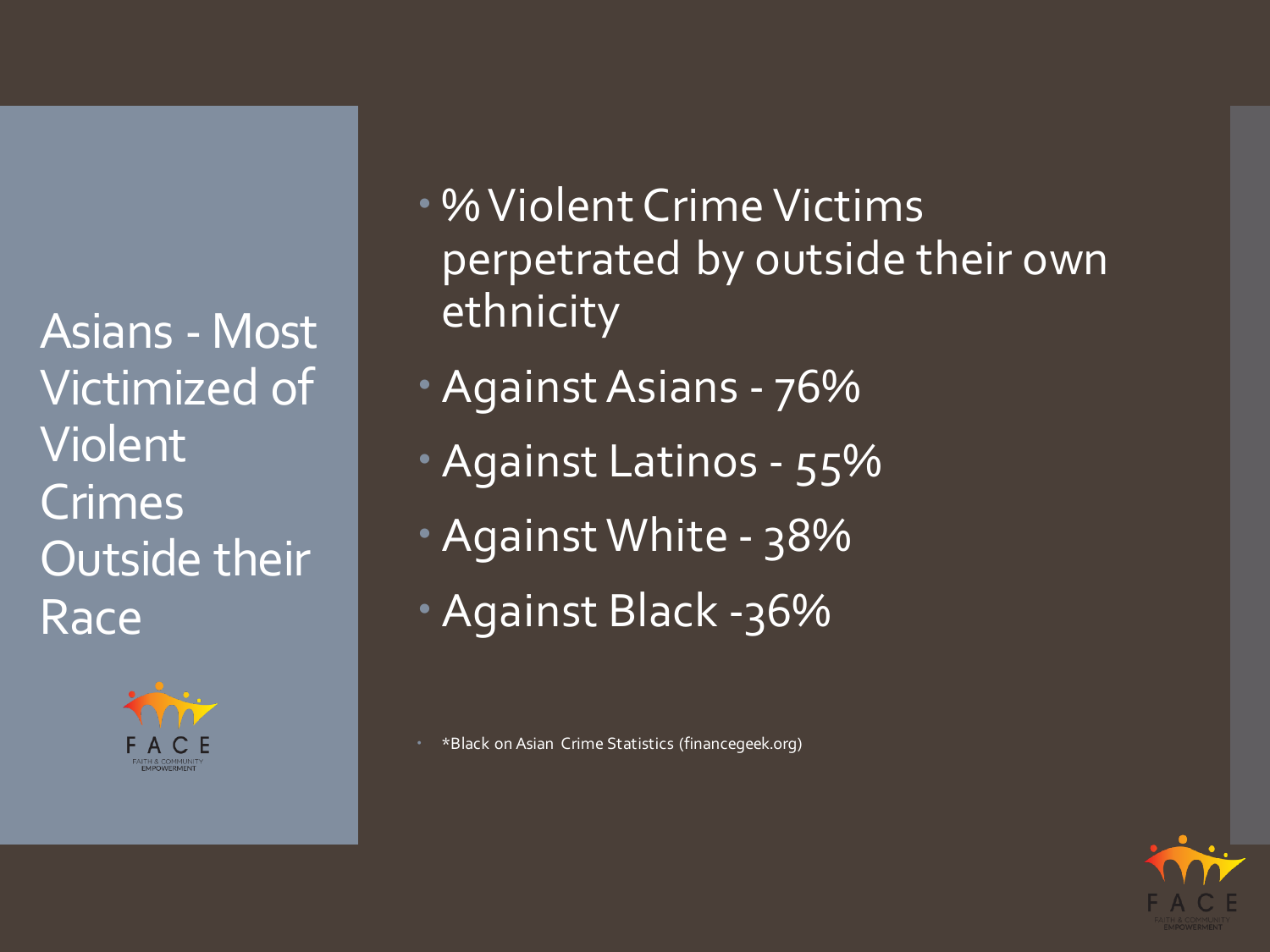## **Black on** Asian Crime



### • 280 times more common than Asian on Black crime

\*Black on Asian Crime Statistics (financegeek.org)

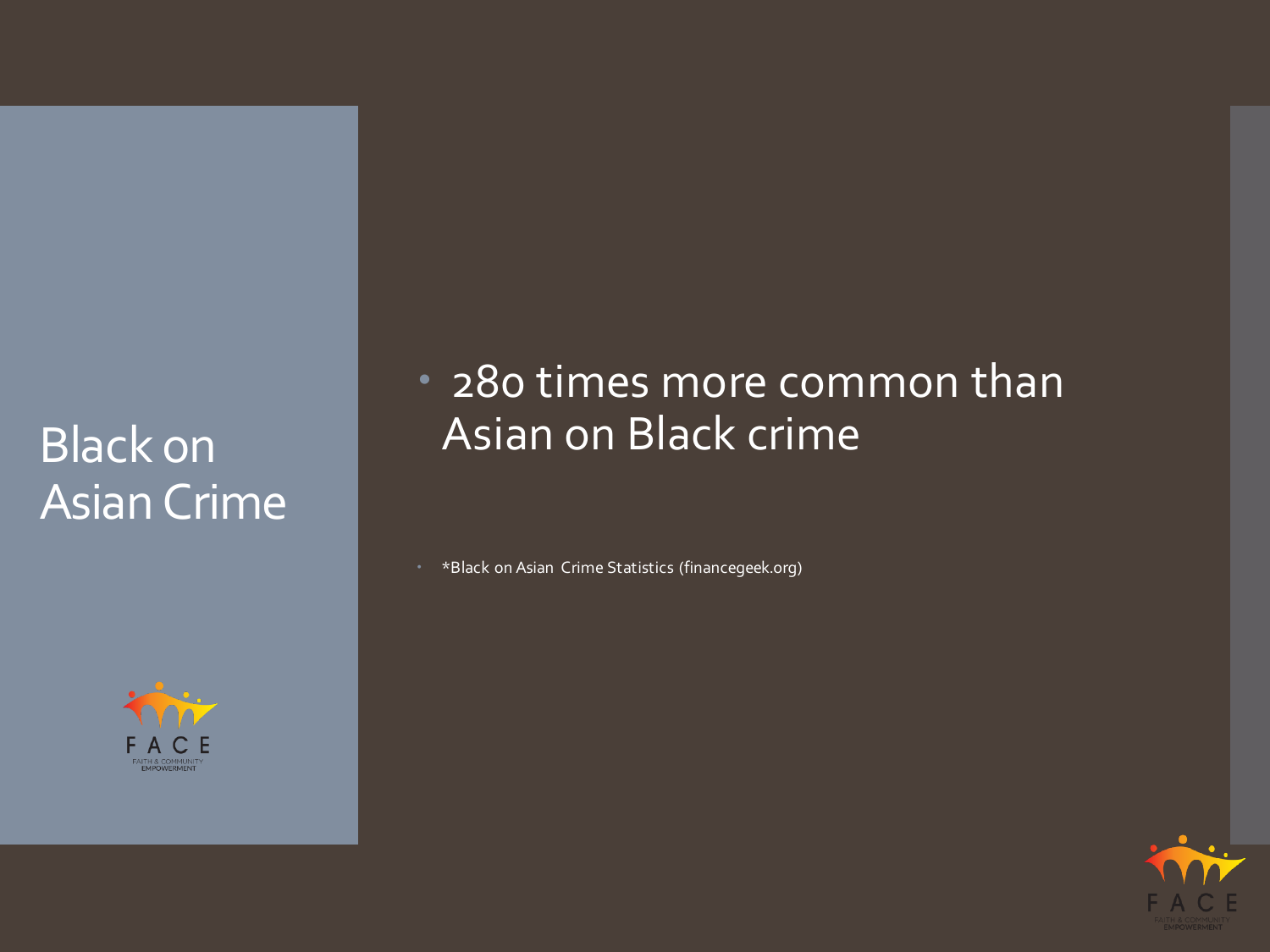### Korean - LOWEST Rate of Homeownership, 2015, Los Angeles County

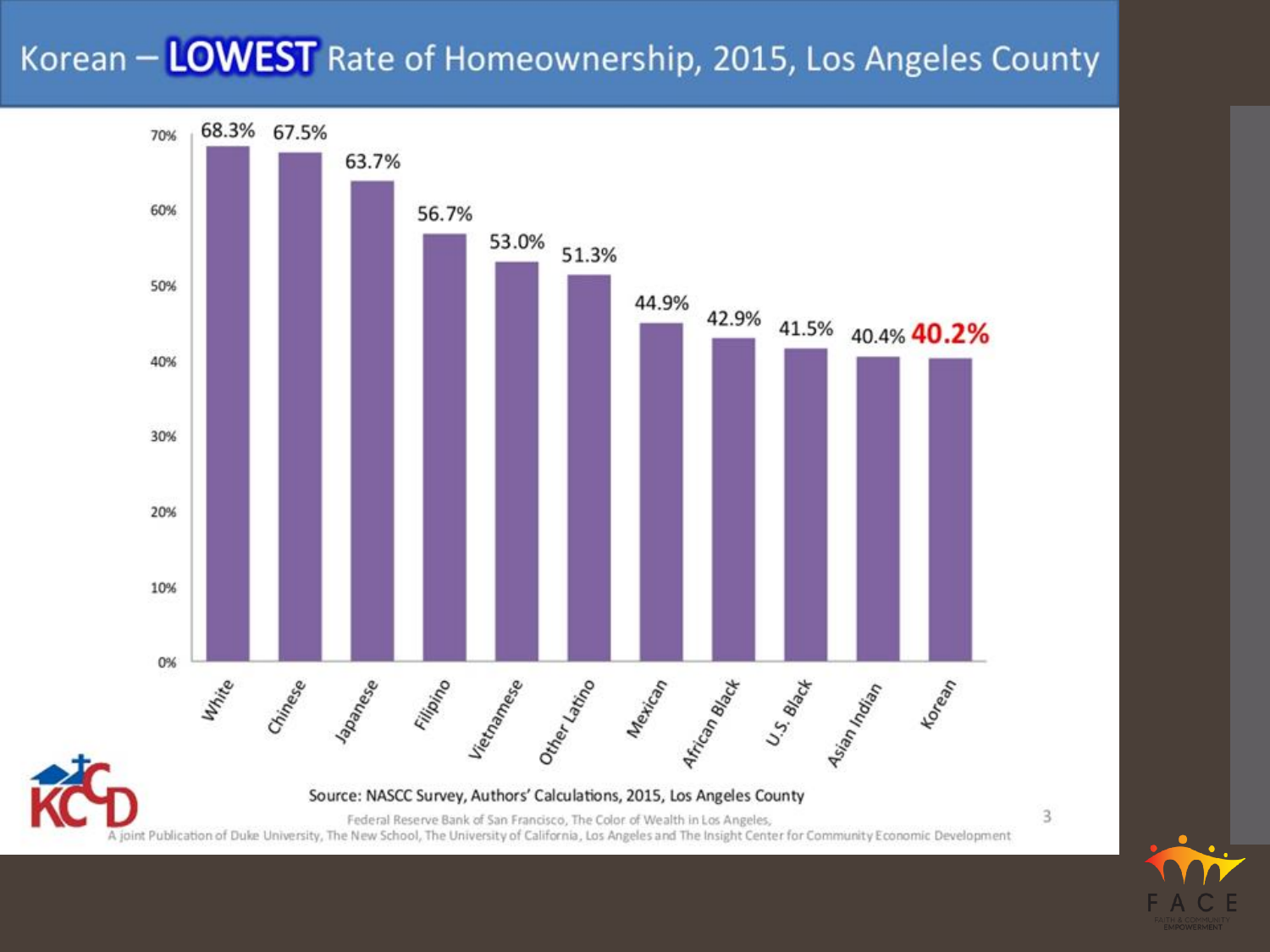### AAPI-National Homeownership Rate Comparable or Lower than Black or Hispanic Community

#### Homeownership Rate (2007 to 2009)





Data from Asian Americans Advancing Justice, U.S. Census Bureau

http://napca.org/wp-content/uploads/2012/11/AAIC-Community of Contracted I http://www.consus.gov/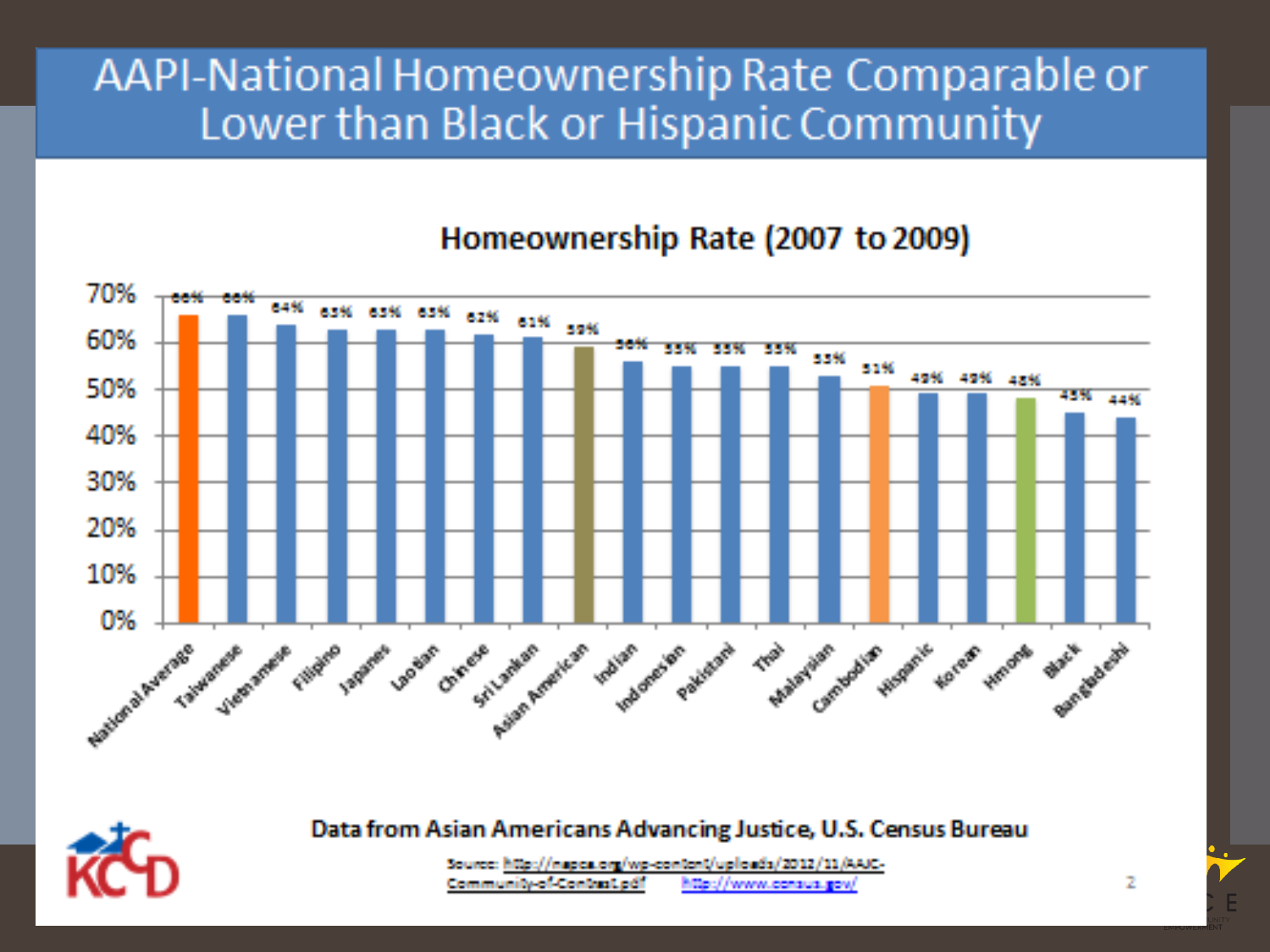### Value of Total Assets Held by Households Korean - 2<sup>nd</sup> LOWEST

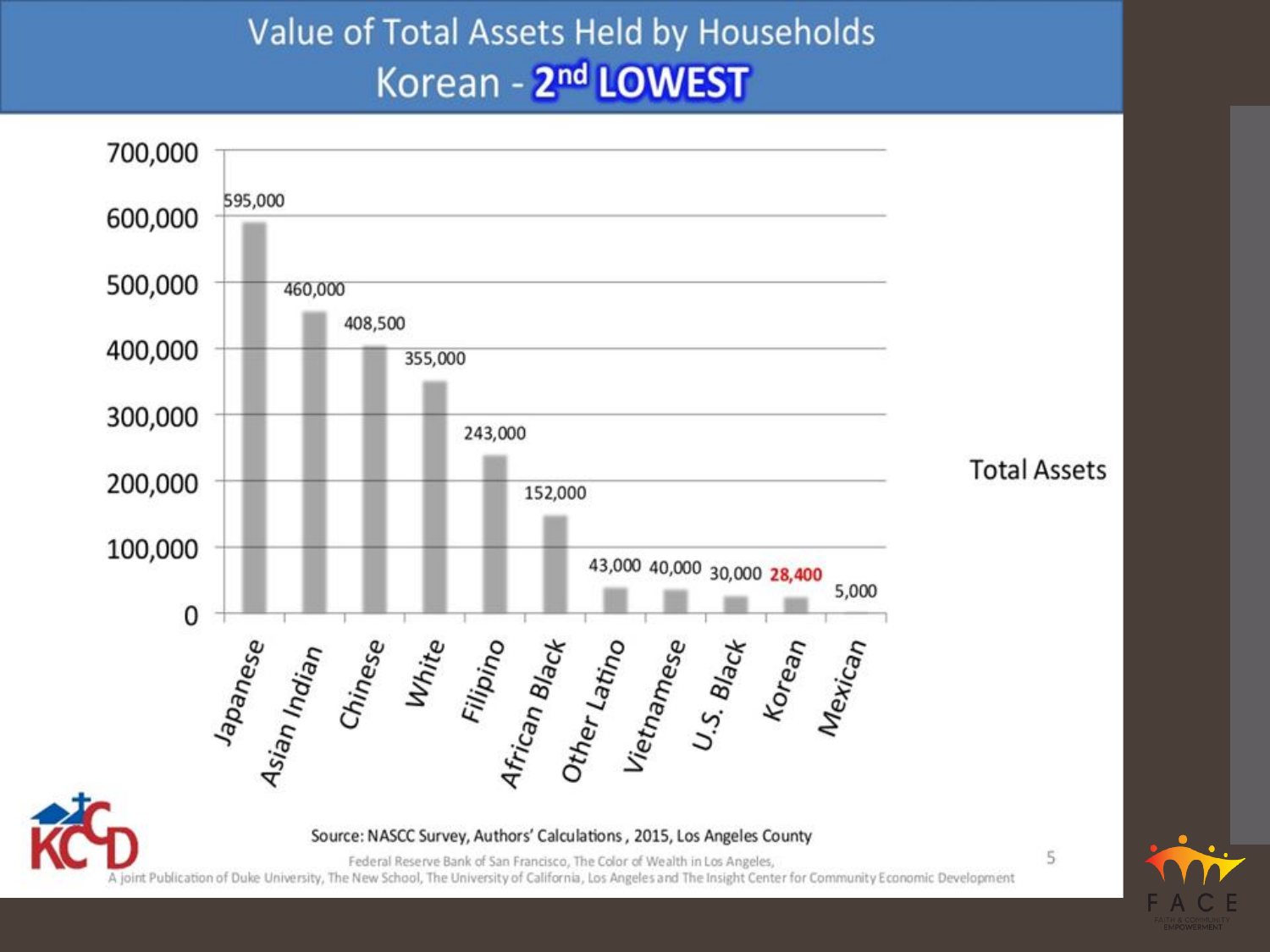Korean American Casualties (1992 LA Riots)



### 2,200 Korean businesses destroyed

- 40% of \$1 billion damages incurred by Korean Americans
- 65% of businesses vandalized were Korean owned (1)

\*Audi, T. and Emshwiller, J. R. (2012, April 27) Attitudes toward police and race relations have turned positive since devastating riots, economy is big concern now. Retrieved from The Wall Street Journal. http:;;www.wsj.com& Memoir of Cashier, Korean Americans, Racism and Riots, p. 87

- [1\)](http://www.dailynews.com/general-news/20070429/african-americans-koreans-try-to-heal-deep-wounds) [https://en.wikipedia.org/wiki/Death\\_of\\_Latasha\\_Harlins](https://en.wikipedia.org/wiki/Death_of_Latasha_Harlins), African-Americans, Koreans Try to Heal Deep Wounds, L.A. Daily News, Apr. 29, 2007
- Jump up<sup>^</sup> Dressler & Garvey, Cases and Materials Criminal Law 57 (6th ed 2012)
- **[Jump up^](https://en.wikipedia.org/wiki/Death_of_Latasha_Harlins)** *Salak, John (1993). The Los Angeles Riots: America's Cities in Crisis. Brookfield, Conn.: Millbrook Press. p. 24. [ISBN](https://en.wikipedia.org/wiki/International_Standard_Book_Number) [1562943731.](https://en.wikipedia.org/wiki/Special:BookSources/1562943731)*

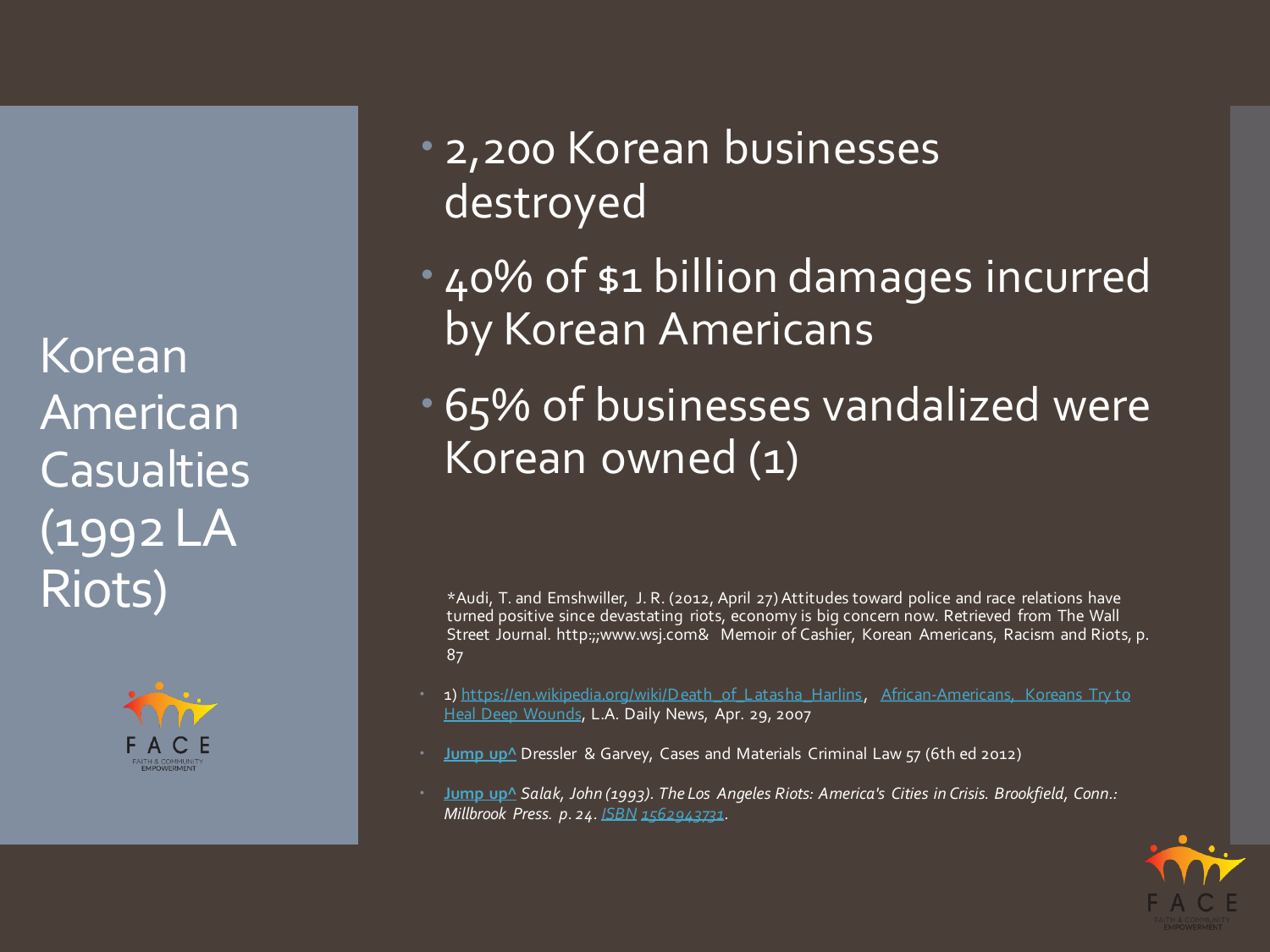2nd Highest Workplace Homicide



Convenience store employees suffer from high rates of workplace homicide, second only to taxicab drivers. [14](http://www.popcenter.org/problems/robbery_convenience/endnotes/)

http://www.popcenter.org/problems/robbery\_convenience/

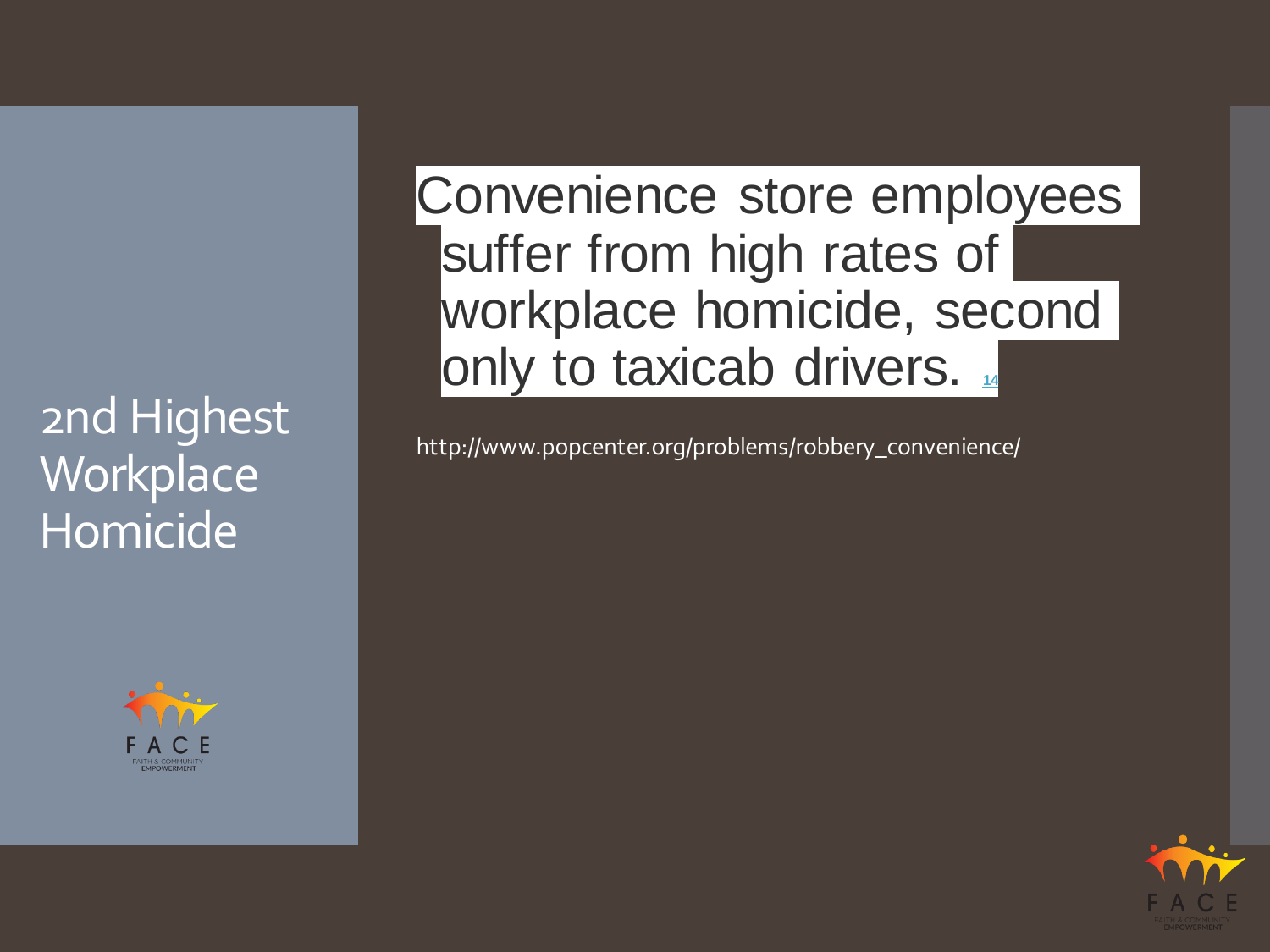**# Korean Americans** Killed (LA County)



 1991 – 30 Koreans shot and killed 1994 – 18 Koreans shot and killed

\*Criminal Justice Department 1991 - 2000 & Memoir of Cashier, Korean Americans, Racism and Riots, p. 88

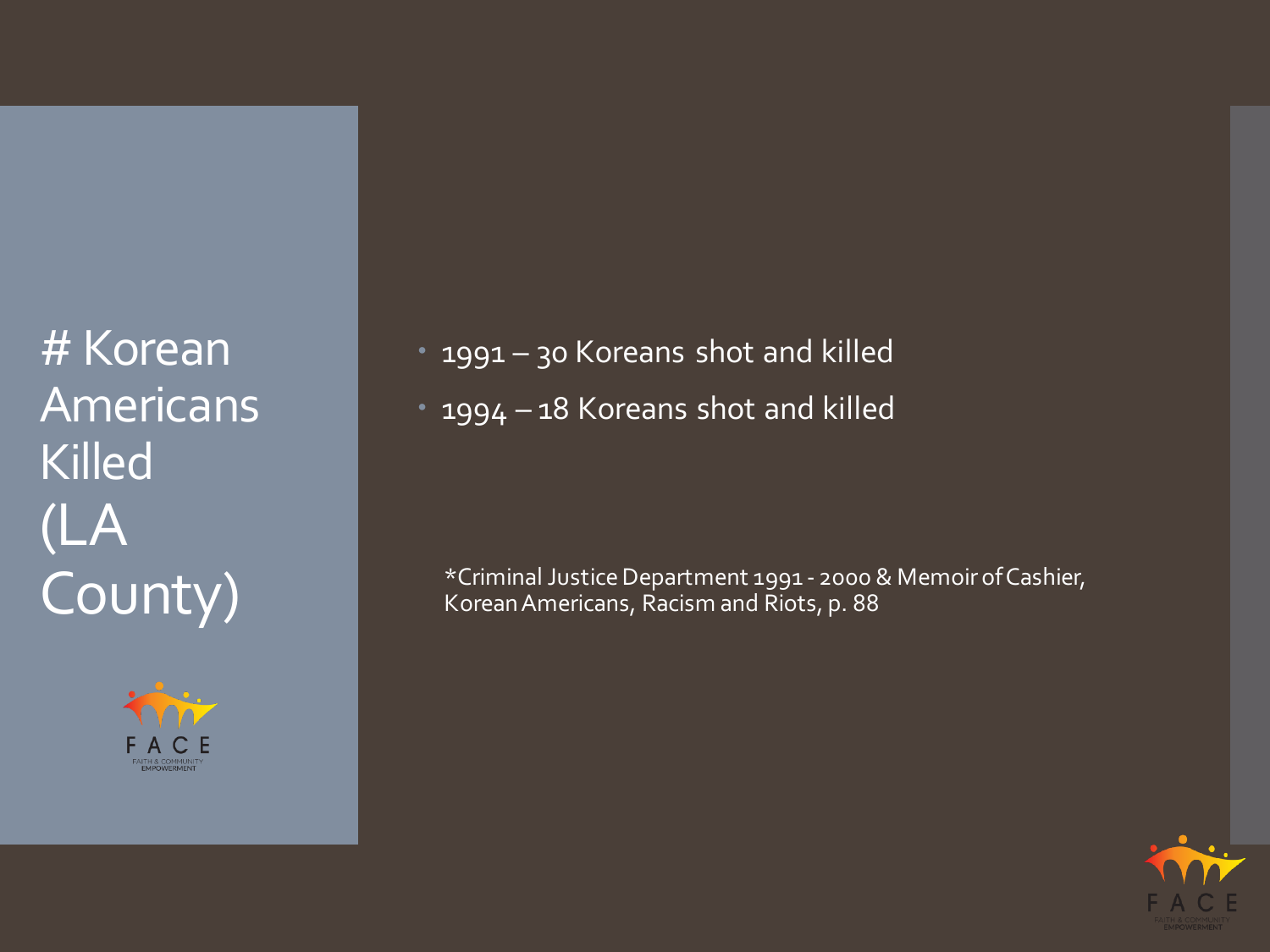# Korean American Homicides Los Angeles County (1991-1995)





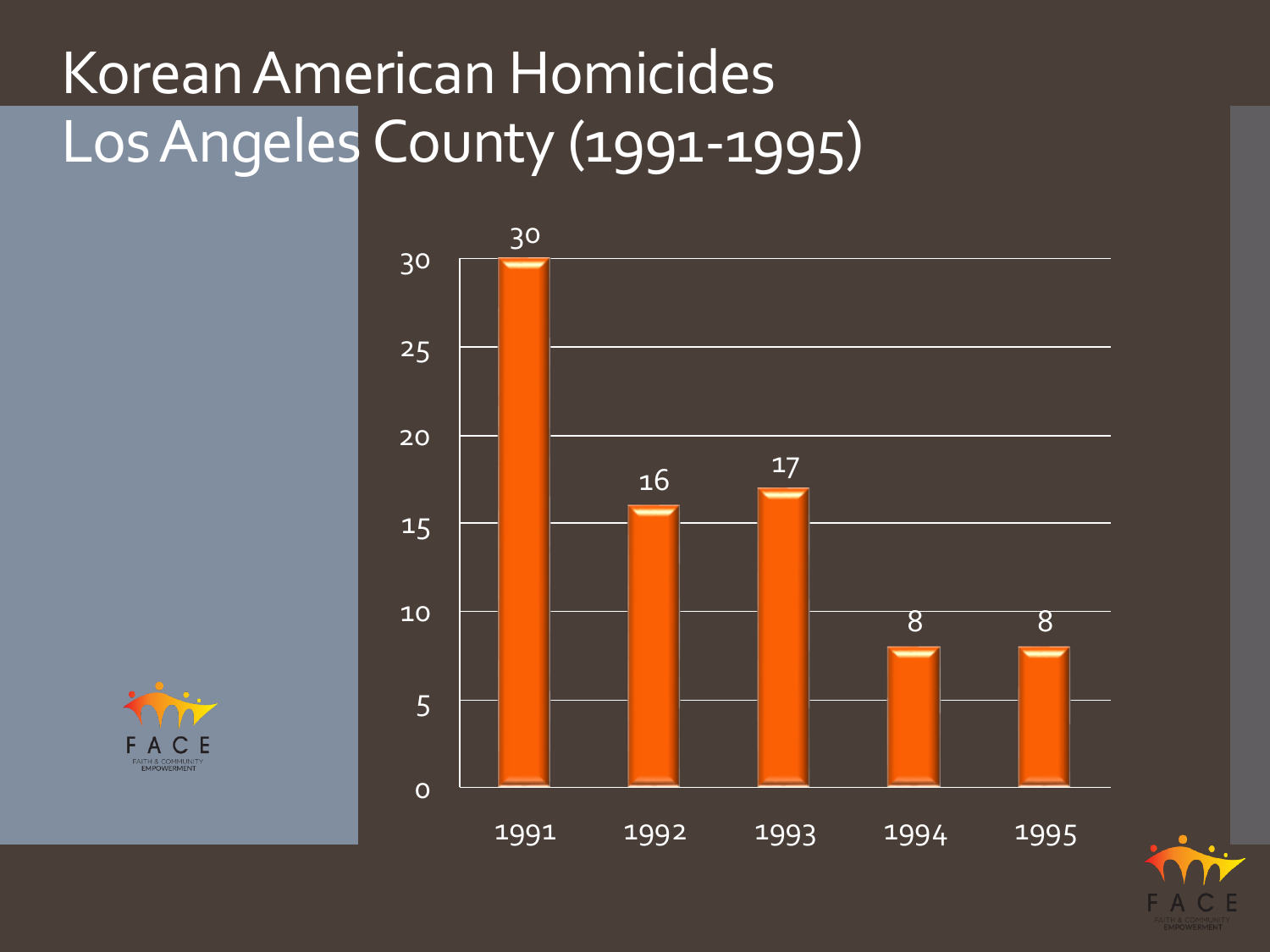# of Korean Americans Killed (Los Angeles)



1991 – 10 Koreans were robbed and killed

\*Memoir of Cashier, Korean Americans, Racism and Riots, p. 61

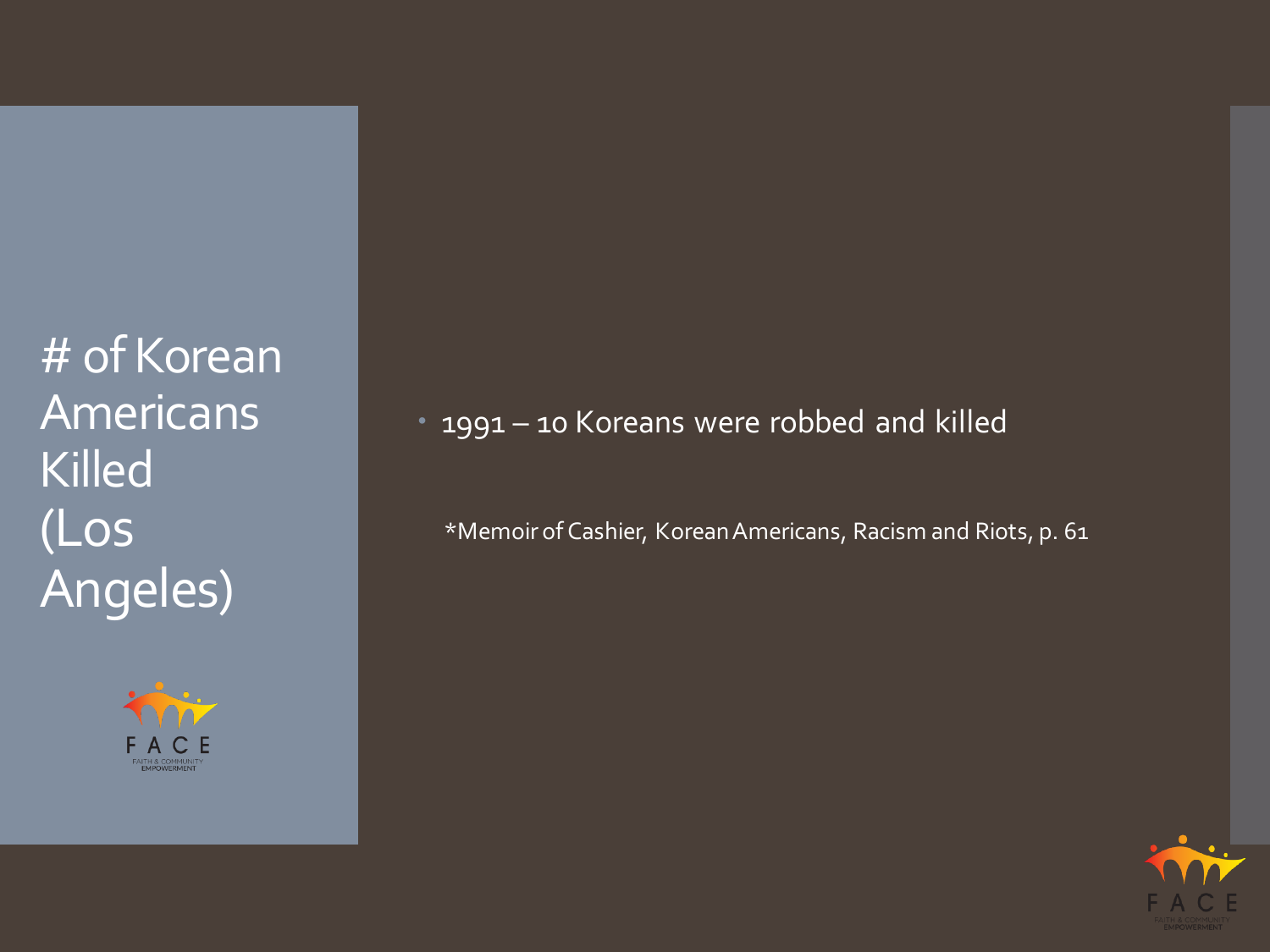Why Long **Working** Hours?



 Two Employees, Two Shifts for typical store

- Under-resourced, highly leveraged
- Usually, one person takes two shifts, and recruits family member for free labor

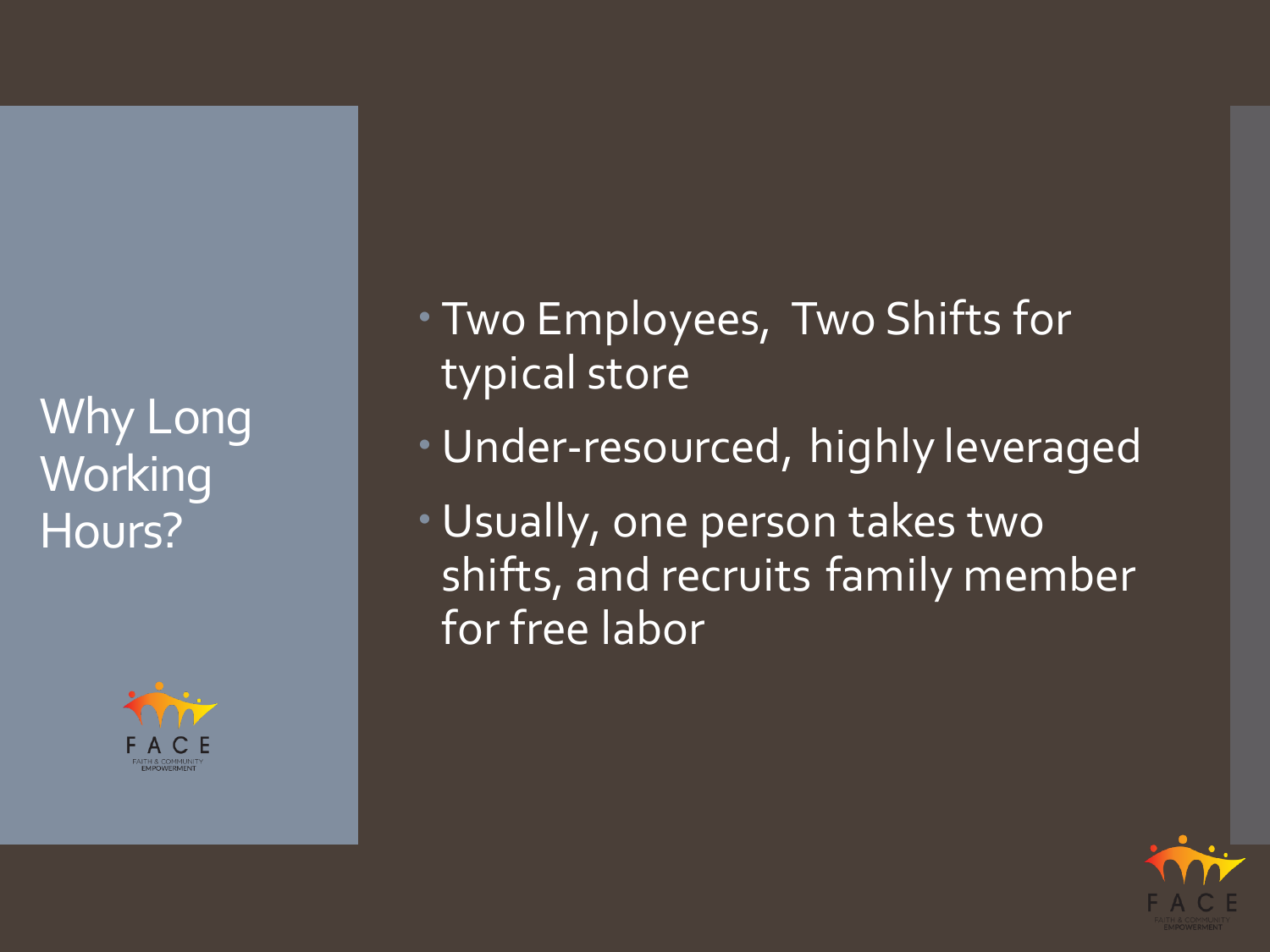# AAPI-Higher Discrimination Rate than Blacks and Hispanics during the Homebuying Process

#### 2000-2001





Data from U.S. Department of Housing and Urban Development

Source: http://www.huduser.org/publications/pdf/phase2\_final.pdf



14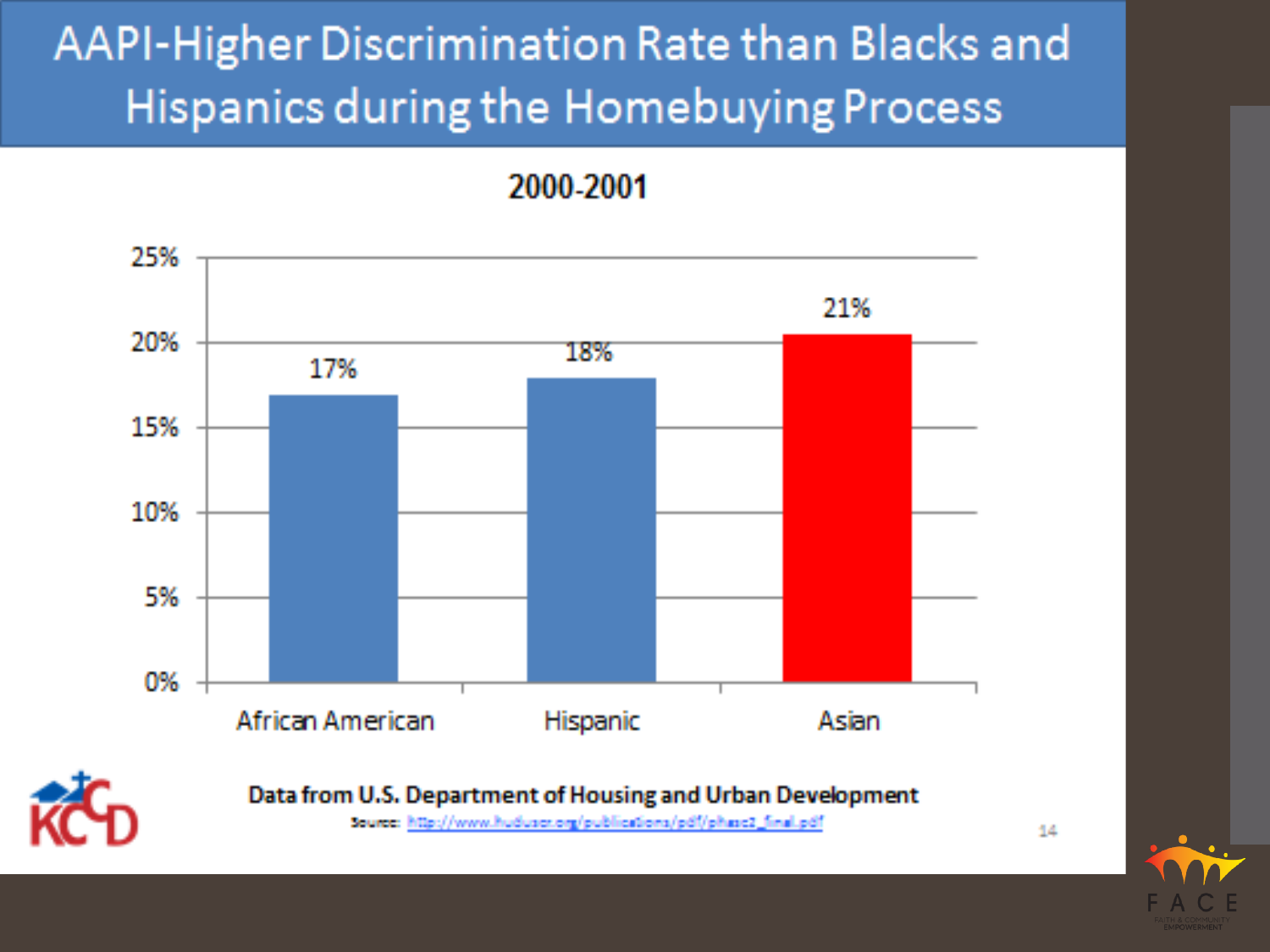AAPI-Face Comparable or Higher Rates of Discrimination than Hispanics and Blacks during the Rental Process

2000-2001





Source: http://www.huduser.org/publications/pdf/phase2\_final.pdf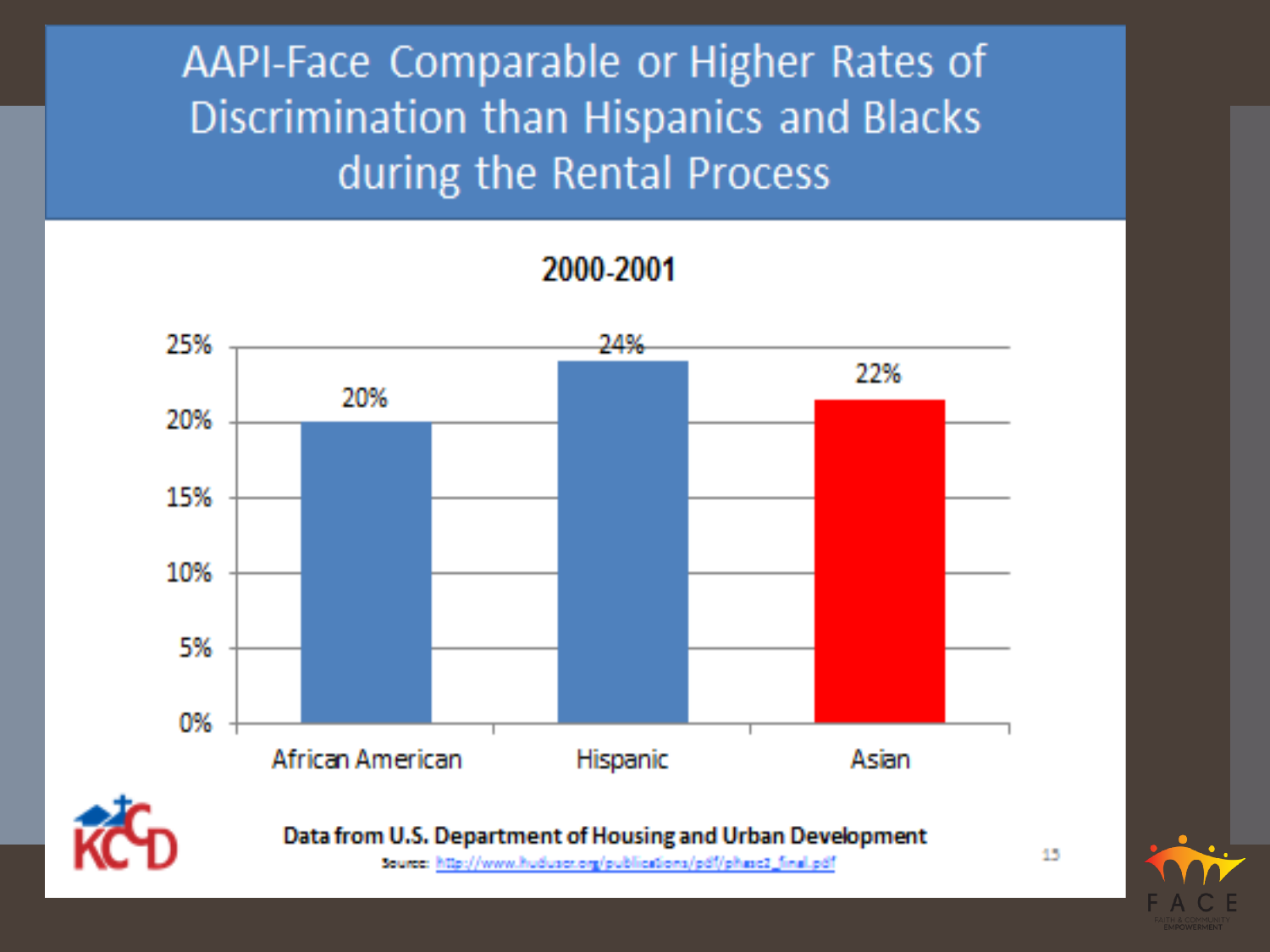# Asian and Latino Youth Highest Rates of Tried in Adult Court (Violent Crimes)



Source: The Color of Justice: An Analysis of Juvenile Adult Court Transfers in California, January 2000, Figure 2.

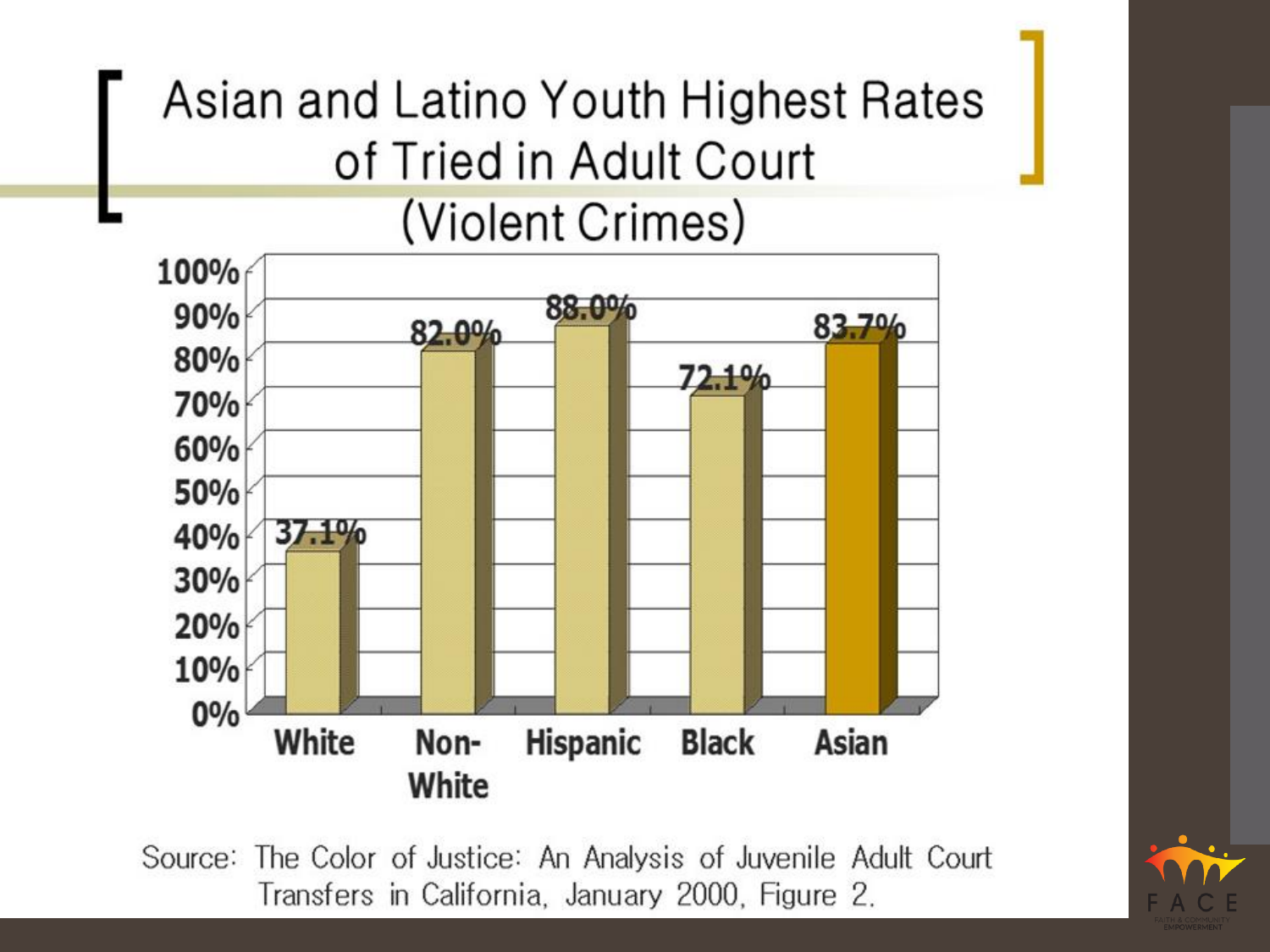#### **BLACK AND ASIAN YOUTH TRIED IN ADULT COURT ARE IMPRISONED MORE OFTEN**



Source: The Color of Justice: An Analysis of Juvenile Adult Court Transfers in California, January 2000, Figure 3.

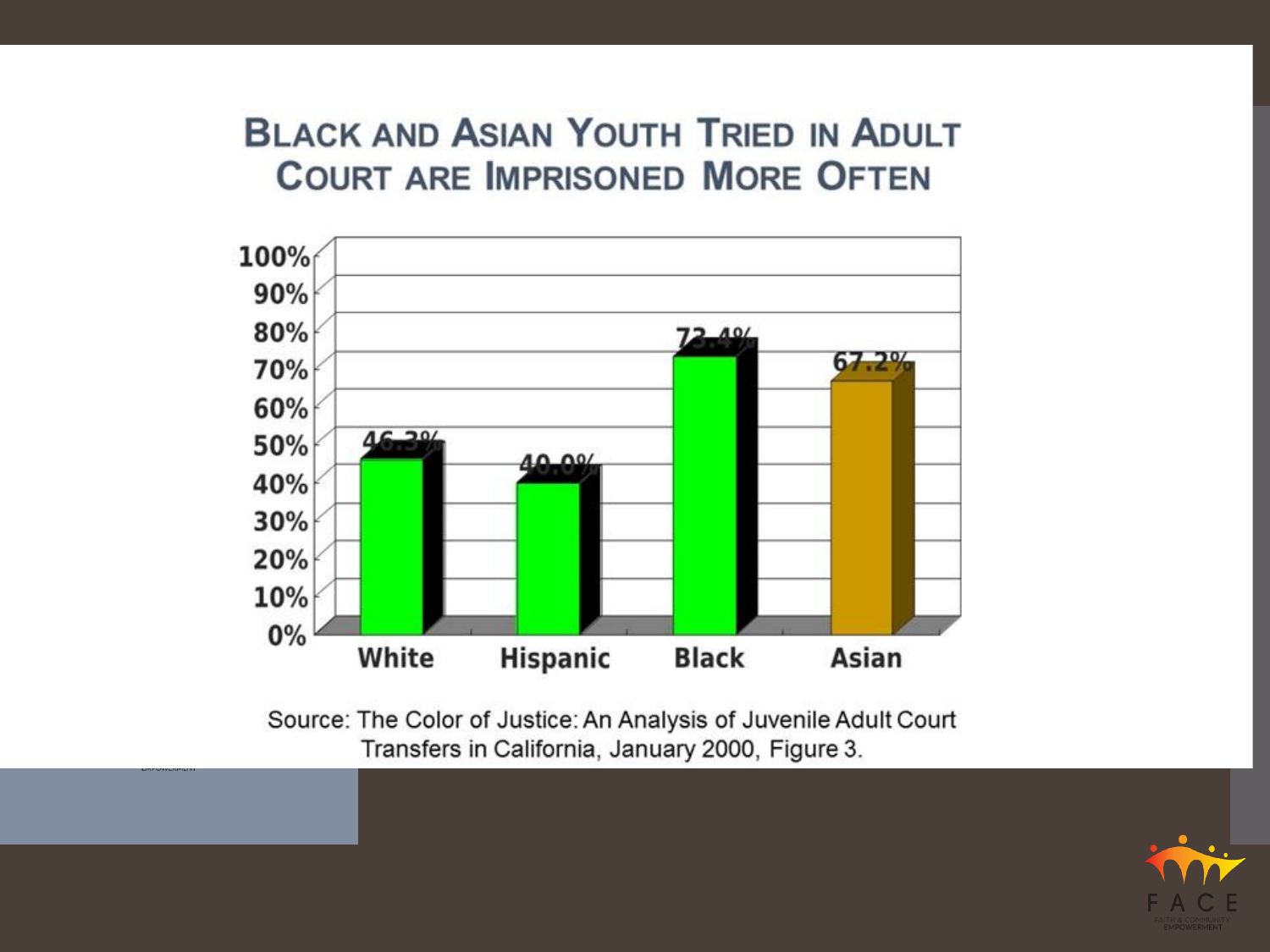## AANHPIs in the CITY OF L.A.



• AANHPIs  $= 13\%$  of City of L.A. population (2010)

- Fastest growing racial group (city, state, national)
- 31% of Asian Americans in City of L.A. are poor or low income compared to 23% of Whites

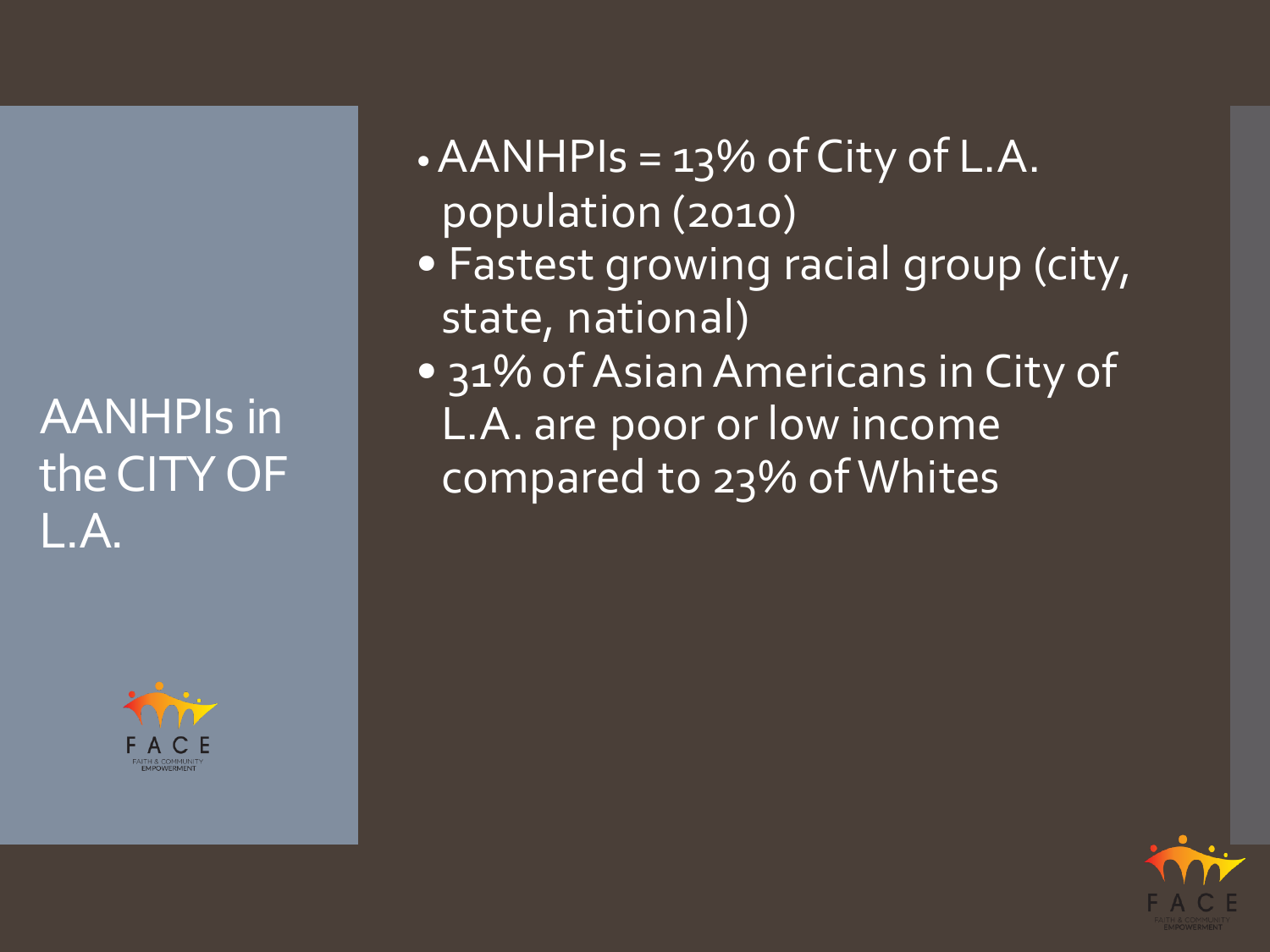#### Limited English Proficiency for the Population 5 Years & Older

by Race, Hispanic Origin, and Ethnic Group, City of Los Angeles, 2007 to 2013

| <b>Population Group</b>            | Percent | <b>Number</b> |
|------------------------------------|---------|---------------|
| <b>White</b>                       | 8%      | 86,784        |
| <b>Black or African American</b>   | 2%      | 9,172         |
| Latino                             | 48%     | 787,263       |
| <b>Asian American</b>              | 37%     | 165,035       |
| Korean                             | 60%     | 60,872        |
| <b>Thai</b>                        | 53%     | 6,136         |
| Cambodian                          | 48%     | 2,286         |
| <b>Taiwanese</b>                   | 47%     | 1,593         |
| Vietnamese                         | 47%     | 10,698        |
| <b>Chinese (except Taiwanese)</b>  | 40%     | 29,746        |
| Japanese                           | 24%     | 10,868        |
| <b>Filipino</b>                    | 23%     | 30,481        |
| Indian                             | 22%     | 7,386         |
| Native Hawaiian & Pacific Islander | 12%     | 1,368         |
| American Indian & Alaskan Native   | 19%     | 7,163         |
| <b>Total Population</b>            | 30%     | 1,046,602     |

U.S. Census Bureau, 2006-2010 American Community Survey 5-Year Estimates, Table S0201. Note: Only groups with more than 4,000 people were included due to data stability.











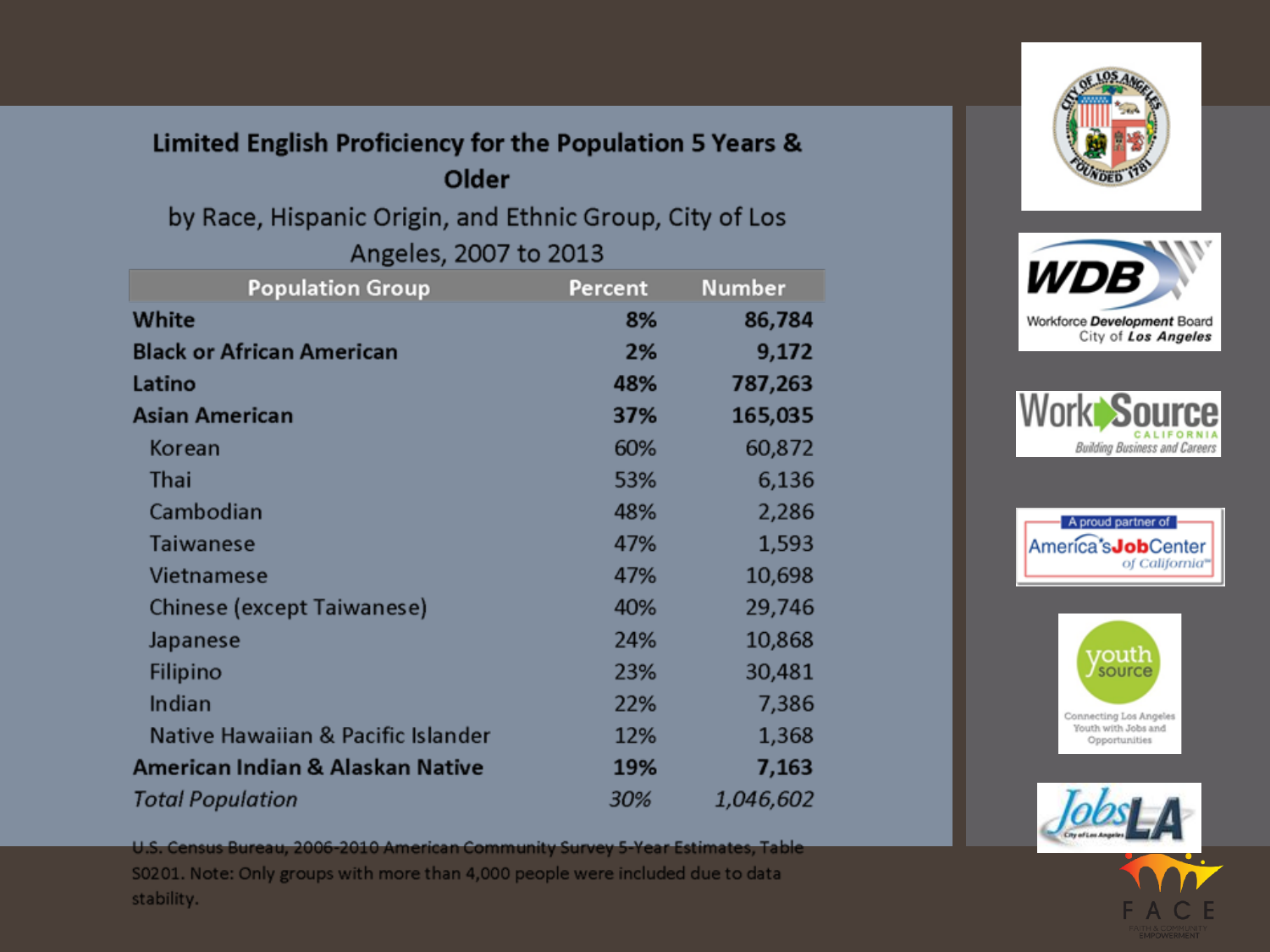#### **Poverty & Low-Income**

#### by Race, Hispanic Origin, and Ethnic Group, City of Los Angeles, 2006-2010

|                         | Ranked by Percent Low-Income |                |  |  |
|-------------------------|------------------------------|----------------|--|--|
|                         |                              | <b>Poverty</b> |  |  |
| <b>Population Group</b> | <b>Number</b>                | Percent        |  |  |
|                         | 108,799                      | 10%            |  |  |
|                         |                              |                |  |  |

| White                              | 108,799 | 10% | 241,980   | 239 |
|------------------------------------|---------|-----|-----------|-----|
| <b>Black or African American</b>   | 95,990  | 25% | 176,618   | 469 |
| Latino                             | 456,208 | 25% | 1,052,509 | 599 |
| Asian American                     | 60,016  | 13% | 140,083   | 319 |
| Cambodian                          | 1,439   | 30% | 2,988     | 629 |
| Korean                             | 16,281  | 16% | 38,916    | 379 |
| Vietnamese                         | 3,922   | 17% | 8,799     | 379 |
| Chinese (except Taiwanese)         | 13,640  | 18% | 27,830    | 379 |
| Thai                               | 1,965   | 16% | 4,126     | 359 |
| Native Hawaiian & Pacific Islander | 2,095   | 17% | 4,211     | 349 |
| Japanese                           | 5,467   | 12% | 12,198    | 279 |
| Indian                             | 4,592   | 13% | 8,446     | 249 |
| Taiwanese                          | 387     | 12% | 791       | 249 |
| Filipino                           | 9,766   | 7%  | 30,035    | 229 |
| Native Hawaiian & Pacific Islander | 378     | 8%  | 963       | 219 |
| American Indian & Alaskan Native   | 7,405   | 19% | 15,398    | 399 |
| <b>Total Population</b>            | 721,169 | 19% | 1,609,868 | 43% |



Low-Income

mber -

Percent











U.S. Census Bureau, 2006-2010 American Community Survey 5-Year Estimates, Table C17002. Note: Only groups with more than 4,000 people were included due to data stability.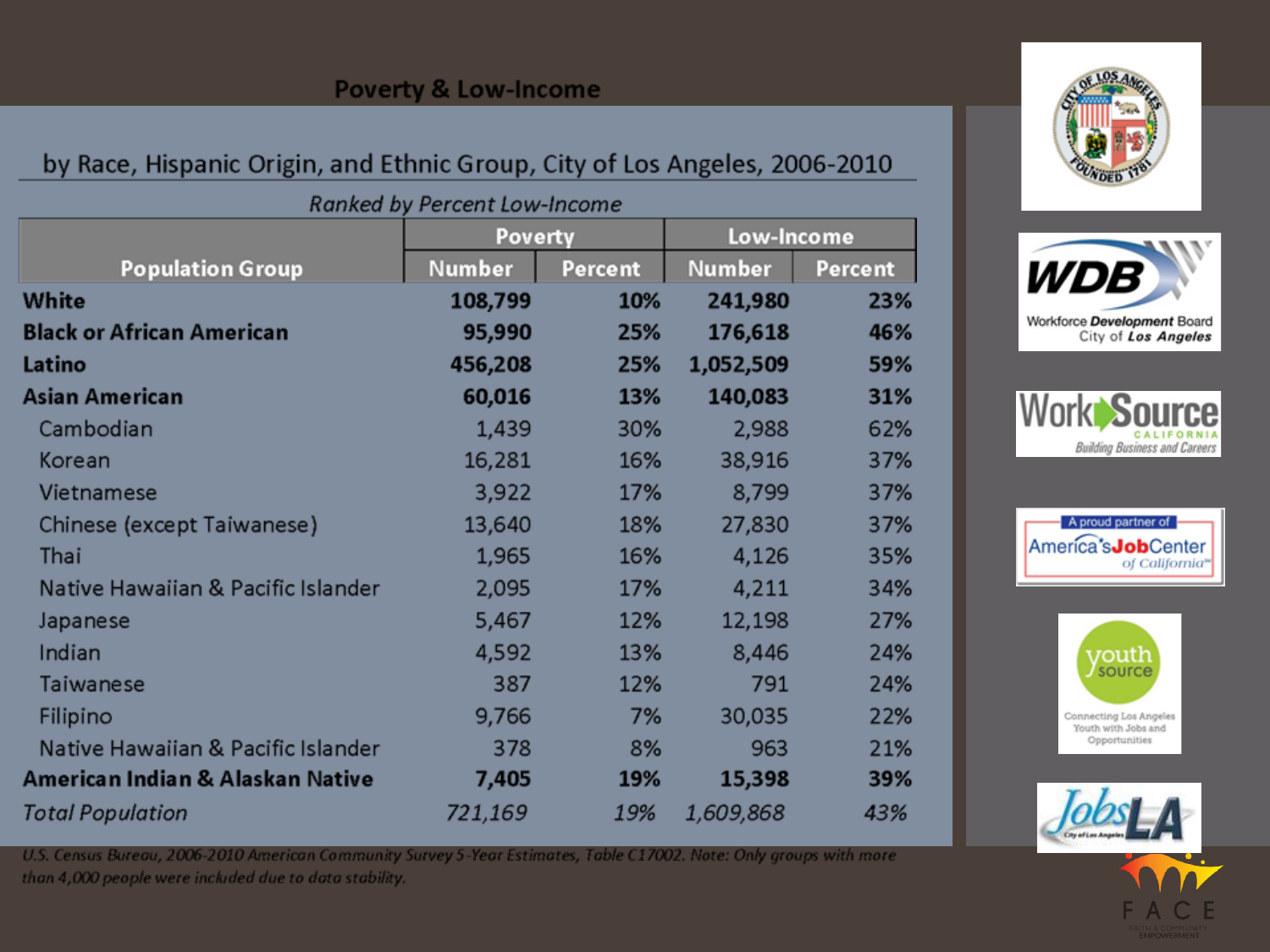## AANHPI Unemploym ent



- 2013: Asian Americans were 10% of total unemployed in City of L.A.
- Filipinos had second highest unemployment growth rate (118%) in City of L.A. (2007-2013)
- California: 27% of unemployed Asian Americans out of work for one year or longer (average unemployment 41.3 weeks)

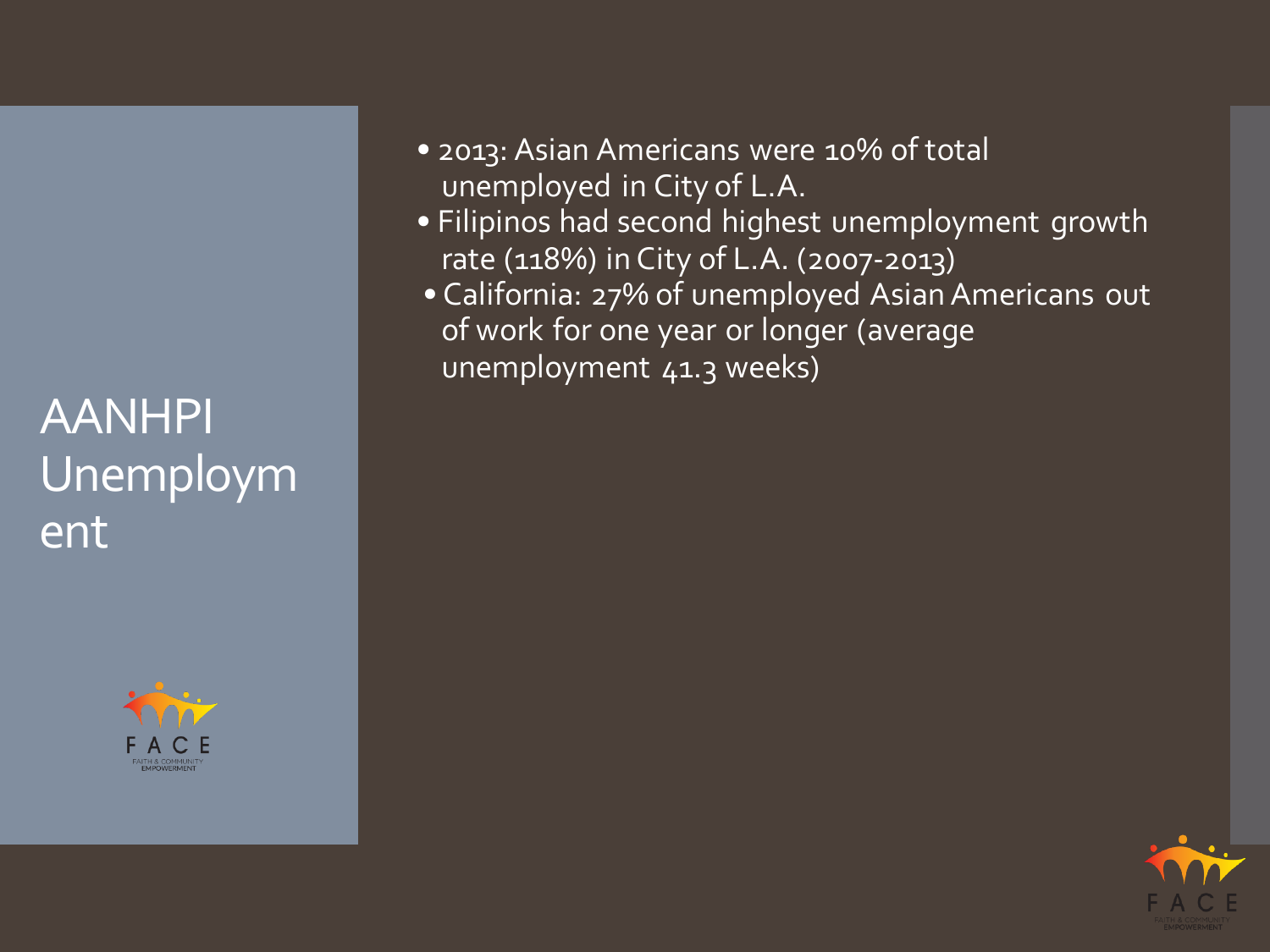City of L.A. **Workforce** Developmen t and AANHPIs



• Asian Americans = 10% of unemployed in City of L.A. • WIB served 3,827 AANHPIs or 6% of total clients (2009-2014). • WIB - AANHPI job placements = 2,123 or 6% of total (2009-2014). • **Asian Youth served: 2013: 46 out of 2,834 total (1.6%); 2014: 159 out of 9,980 total (1.6%); 2015: 65 out of 4,084 total (1.6%)**

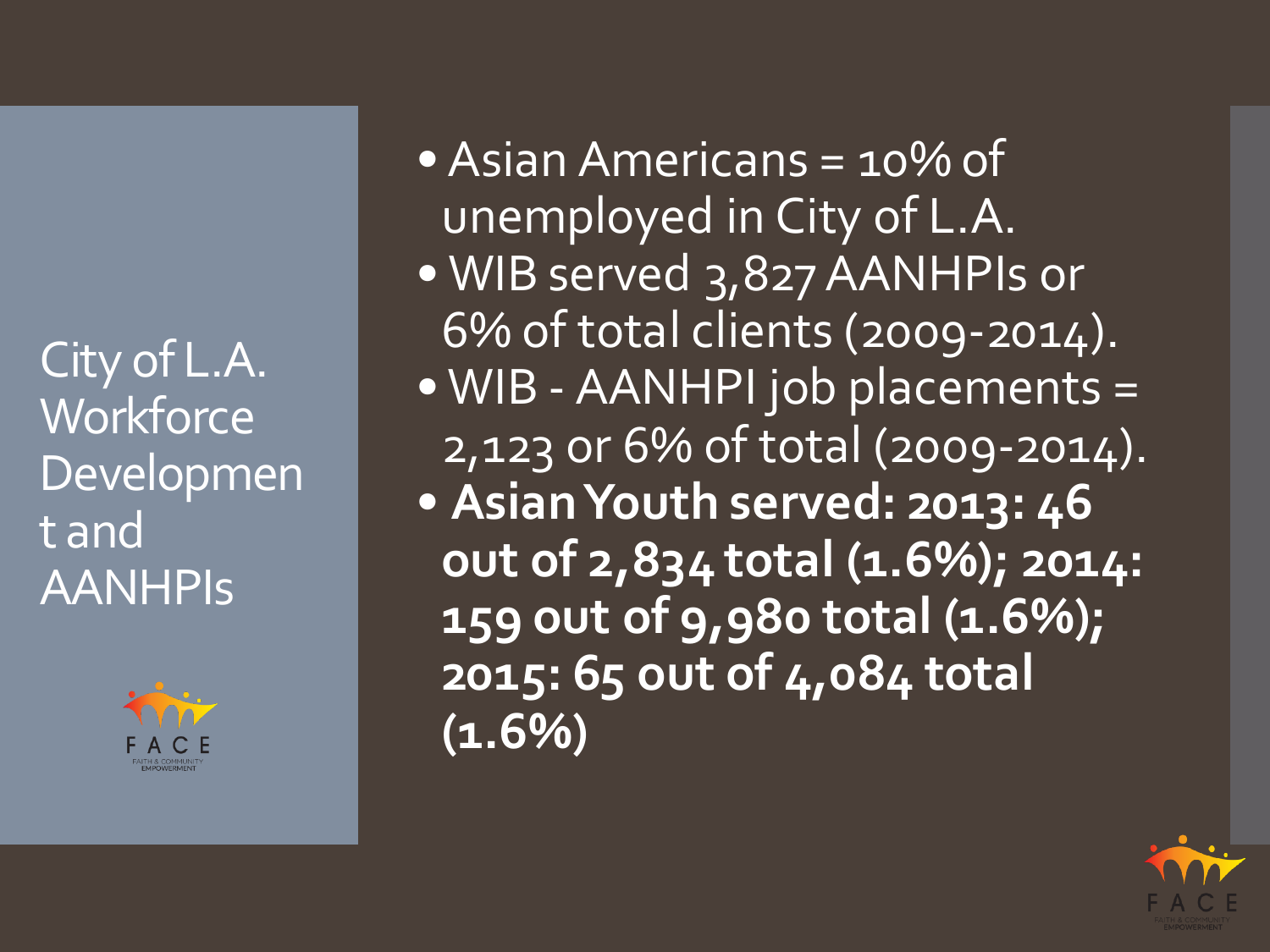# Asian Americans Want Immigration Reform

President/CEO of KCCD Hyepin Im:

"With President Obama's Executive Order, many individuals including 400,000 Asian American and Pacific Islanders who are living in the shadows of our society will now be able to breathe free and take steps to join as full members of our society and pursue the life they dreamed for themselves and their family. We look forward to Congress taking next steps to create a commonsense immigration reform that will address our broken immigration system.

For now

- 1.3 million of the 11 million undocumented are AAPI's.
- 40% of the 4.2 million individuals who are currently on the family visa backlog are AAPI that means 1.8 million AAPI individuals are waiting to be reunited with their family. Their average wait has been 12 to 23 years.
- AAPI's make up 84% of the employer-based visa backlog.
- In California, 40% of the Dreamers are AAPI. Nationally, they make up 6%.
- To date, 250,000 AAPI have been deported. KCD